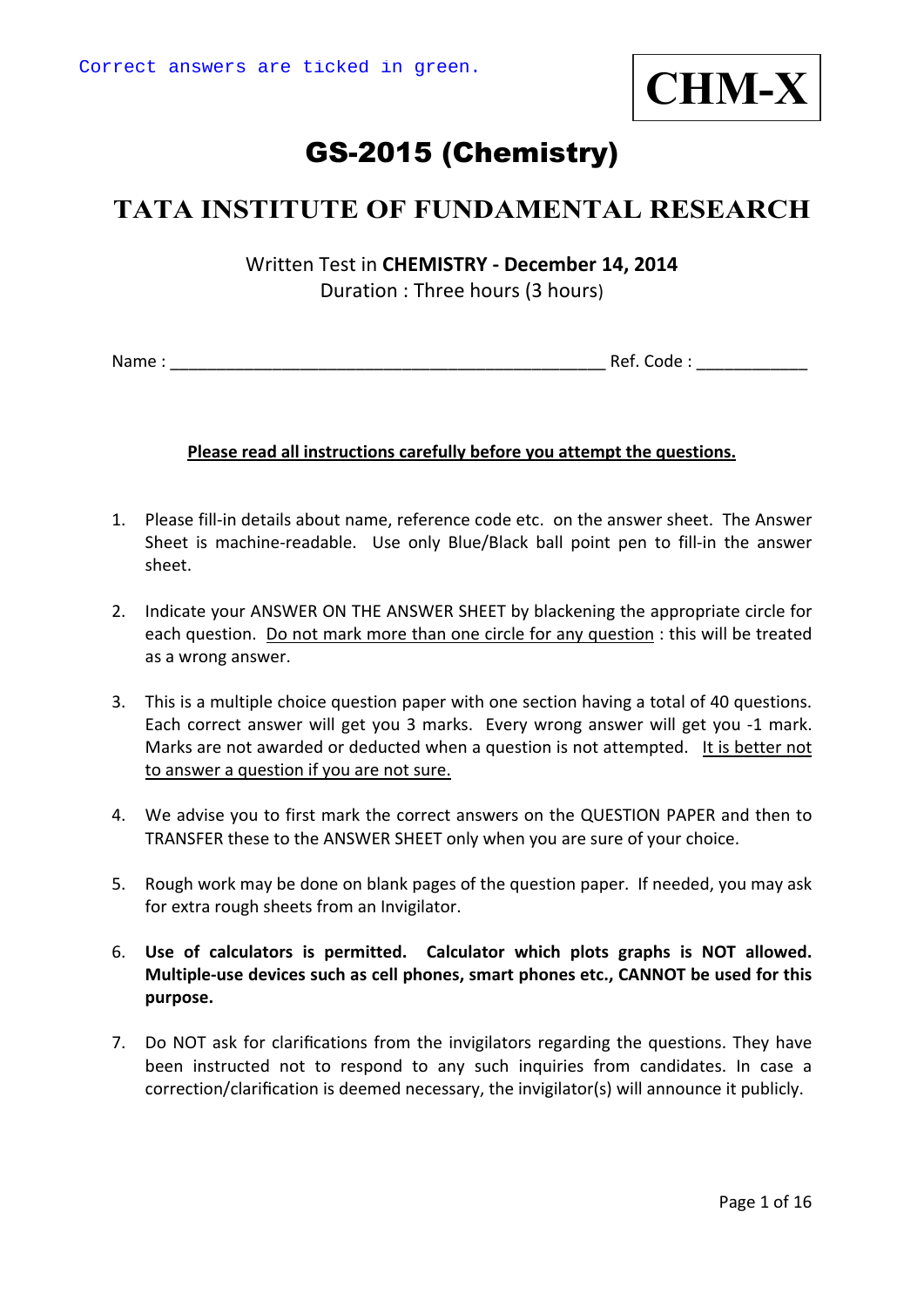#### **SOME USEFUL DATA**

Avogadro number =  $6.02 \times 10^{23}$  mol<sup>-1</sup> e =  $1.6 \times 10^{-19}$  C<br>RT/F = 0.0257 V at 25°C h =  $6.626 \times 10^{-34}$  J s  $RT/F = 0.0257$  V at 25 $°C$ Faraday constant =  $96500$  C/mol Boltzmann constant k =  $1.38\times10^{-23}$  J K<sup>-1</sup>  $E_n = -\frac{2}{2n^2}$ 2 2*n*  $-\frac{Z^2}{Z^2}$  a.u. for hydrogen like atom Mass of an electron =  $9.109\times10^{-31}$  kg Average velocity = *m kT* π 8 For  $H_3PO_4$ , pK<sub>1</sub> = 2.16, pK<sub>2</sub> = 7.21, pK<sub>3</sub> = 12.32

 $c = 3 \times 10^8$  m s<sup>-1</sup>  $R = 8.314$  J K<sup>-1</sup> mol<sup>-1</sup>

1. Predict the product for the following sugar functionalization reaction:



- 2. Which of the following cannot act as a chelating agent?
	- A)  $HC(CH_2CH_2NH_2)_3$
	- B)  $CH_3NHCH_2CH_2CH_3 \simeq$
	- C)  $N(CH_2CH_2NH_2)_3$
	- D) H<sub>2</sub>NCH<sub>2</sub>CH<sub>2</sub>CH<sub>2</sub>NH<sub>2</sub>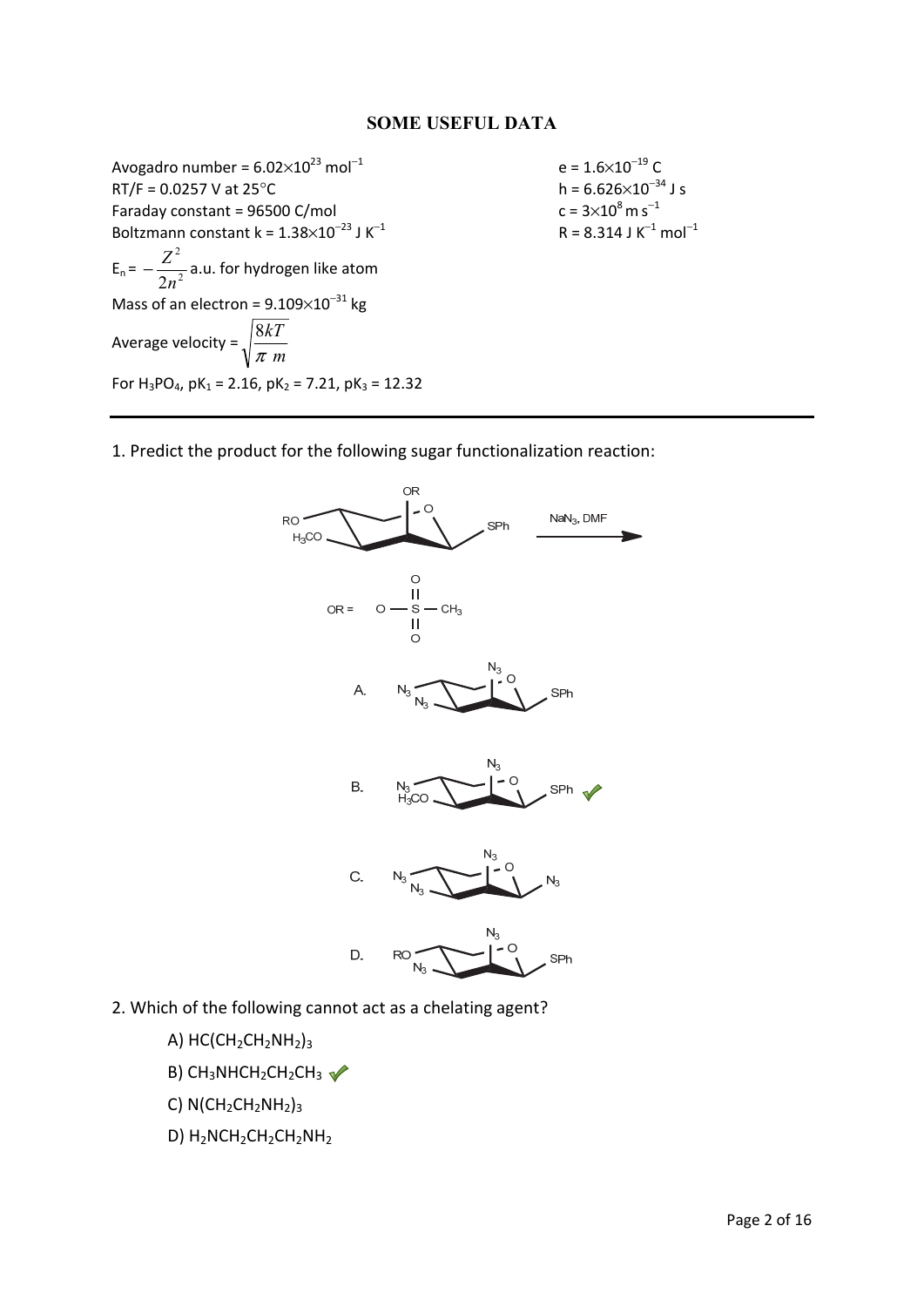3. In the following setup, two chambers **1** and **2** are enclosed by a thermally insulated material. Chamber **1** contains an ideal gas at 100 atm. Chambers **2** is completely



evacuated. The two chambers are separated by a breakable seal. Before the seal is broken, the temperature of the chamber **1** is *T*1, initial. Then the seal is broken, and the gas is allowed to rush to chamber **2**. The volume of chamber **2** is 100 times the volume of chamber **1**. When the pressure in the two chambers becomes equal, their respective temperature is  $T_{1, final}$  and  $T_{2, final}$ . Which of the following statements is true?

- A)  $T_{1, final} = T_{2, final} = T_{1, initial}$
- **B)**  $T_{2, final} = T_{1, final} < T_{1, initial}$
- **C)**  $T_{2, final} < T_{1, initial}$ ,  $T_{1, final} = T_{1, initial}$
- D) Only a very small drop in temperature is expected. So  $T_{1, final}$ ,  $T_{2, final}$  will be approximately equal to  $T_{1, initial}$

4. Consider the trigonometric function  $\frac{\cos A + \sin A + 1}{\cos A + \sin A - 1}.$  $\cos A - \sin A + 1$  $+ \sin A -\sin A +$  $A + \sin A$  $A - \sin A$ It can be simplified as

- A)  $\frac{a}{1-\sec A + \tan A}$  $A - \tan A$  $1 - \sec A + \tan A$  $1 + \sec A - \tan A$  $-$  sec  $A +$  $+ \sec A -$ B) cosec  $A$  + cot  $A$  C) 1/(cosec *A* − cot *A*) D) All of the above  $\checkmark$ 
	-
- 5. The combustion of ethane  $(C_2H_6)$  is represented by the following reaction:

 $2 C_2H_6(g) + 7 O_2(g) \rightarrow 4 CO_2(g) + 6 H_2O(l)$ 

Which of the following is TRUE for the above reaction?

- A) The rate of consumption of ethane is seven times faster than the rate of consumption of oxygen
- B) Water is formed at a rate equal to two-thirds the rate of formation of  $CO<sub>2</sub>$
- C) The rate of consumption of oxygen equals the rate of formation of water
- D) CO<sub>2</sub> is formed twice as fast as ethane is consumed  $\sqrt{\ }$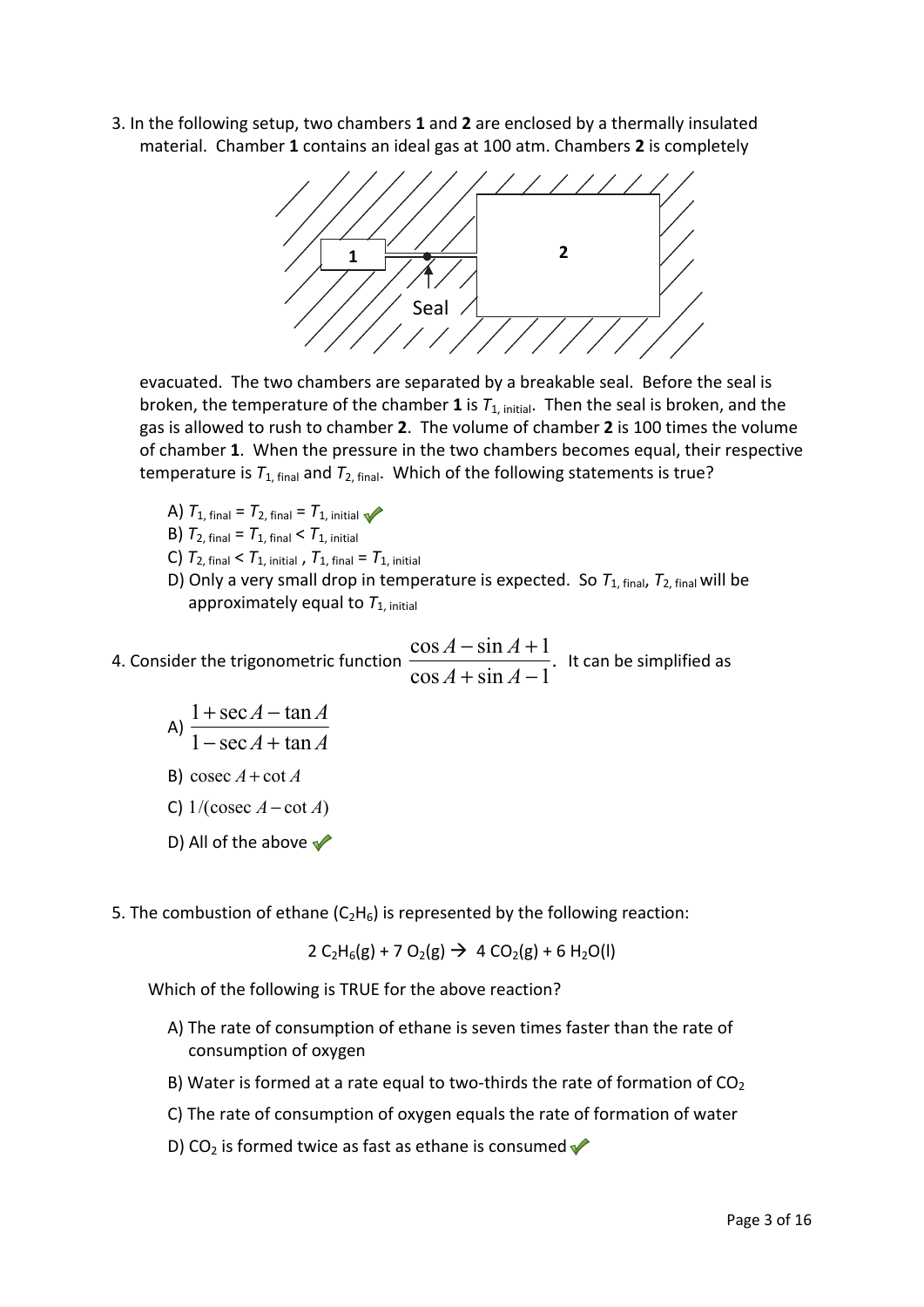6. Consider the following reaction:

$$
Au + O_2 + 3F_2 \rightarrow [O_2]^+ + [AuF_6]^-
$$

Which statement is correct about the redox changes in this reaction?

A) Au is oxidized; O is oxidized; F is reduced  $\blacklozenge$ 

B) Au is reduced; O is oxidized; F is reduced

C) Au is oxidized; O does not undergo a redox change; F is reduced

D) Au is reduced; O is oxidized; F does not undergo a redox change

7. Formation of *Z* from *X* is theoretically expected to obey the following kinetic scheme.

$$
X \xrightarrow[k_{-1}]{k_1} Y \xrightarrow[k_{-2}]{k_2} Z
$$

 An experimentalist wants to verify the above scheme, but can observe and measure the concentration of only *X* or *Z*. Is it possible that under certain conditions, the measurements of [*X*] or [*Z*] as function of time would lead the experimenter to conclude that the kinetic scheme is as given below, and that the species *Y* is absent?

$$
X \begin{array}{ccc} k_{\text{obs}} \\ \hline \\ k_{-\text{obs}} \end{array} Z
$$

A) No, that is not possible

- B) Yes, if *k*−1 >> *k*1 and *k*−2 >> *k*<sup>2</sup>
- C) Yes, if 2 2 1 1  $\frac{k_1}{-1} = \frac{k_2}{k_1}$ *k k k*

D) Yes, if [*Y*] attains a steady-state concentration during the experiment

8. NaCl, KCl, NaBr and KBr crystallize in FCC lattices. Their anion and cation touch along the edge of the unit cell. The dimensions of their unit cells are 562.8 pm, 627.7 pm, 596.2 pm, and 658.6 pm, respectively. From these data, what can you say about the size of the ionic radii (within an error of about 5%)?

A) Ionic radii of the cations depend on the nature of the anions

- B) Ionic radii of the anions depend on the nature of the cations
- C) Both (*A*) and (*B*)
- D) Ionic radii are independent of the counter ions  $\blacklozenge$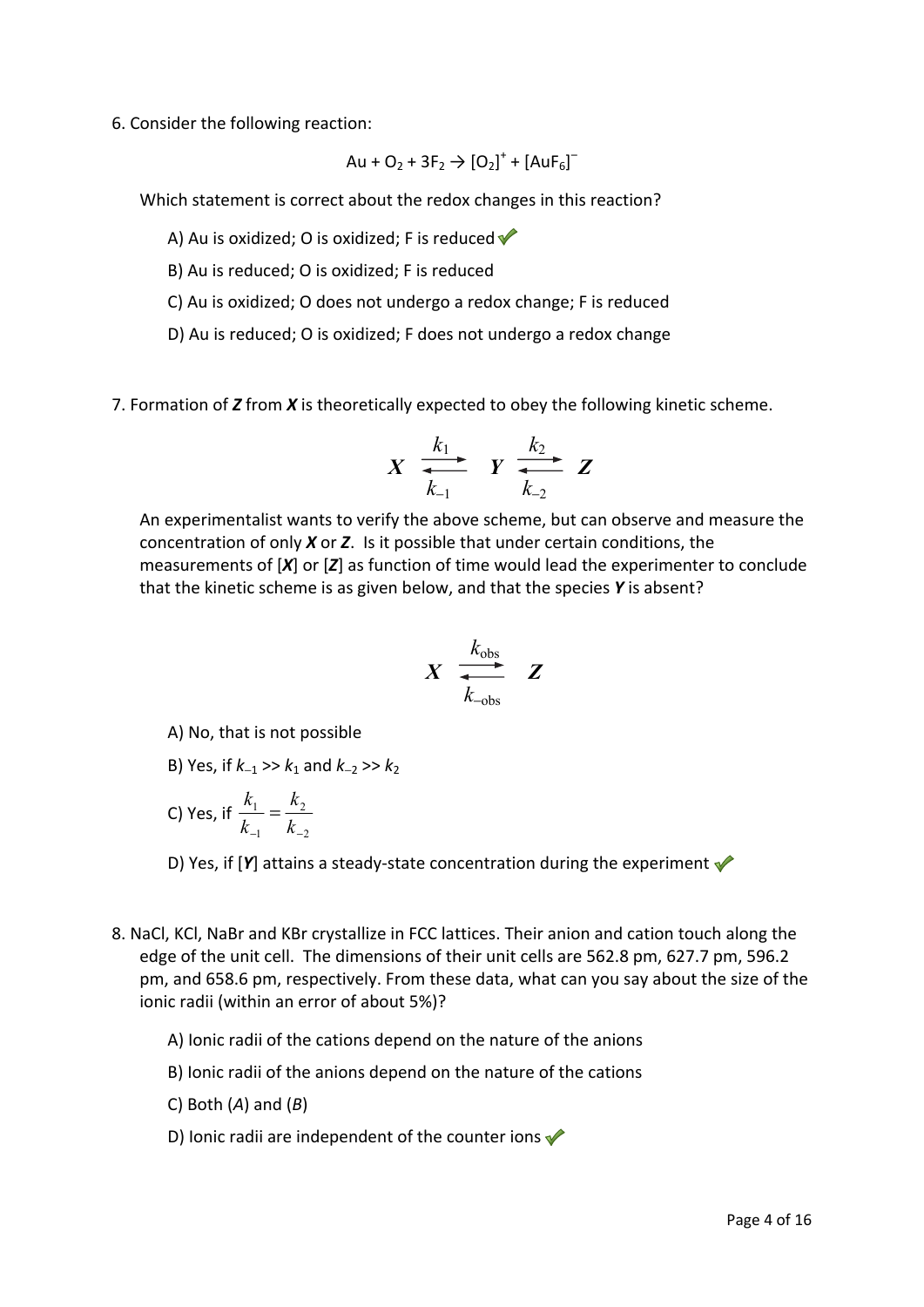9. Indicate which of the following is/are "acceptable" wave function(s) in quantum mechanics in the range  $-\infty < x < +\infty$ 

i)  $\psi = x$  ii)  $\psi = x^2$  iii)  $\psi = \sin x$  iv)  $\psi = \exp(-x)$  v)  $\psi = \exp(-x^2)$ A) iii and  $v \nightharpoondown$  B) iv only C) iv and v D) i and iii

- 10. For a harmonic oscillator in its ground state i.e. **v** = 0 state, the energy is given by **E= ½h**ν, where ν is the vibrational frequency. This is due to its
	- A) Kinetic energy
	- B) Potential energy
	- C) Sum of kinetic and potential energy  $\blacklozenge$
	- D) Heat of formation
- 11. The state of a certain amount of a gas, not necessarily ideal, is changed from **A** to **B** in various hypothetical paths, as shown below. The total amount of the gas remains constant. Which of the following paths are physically realizable?

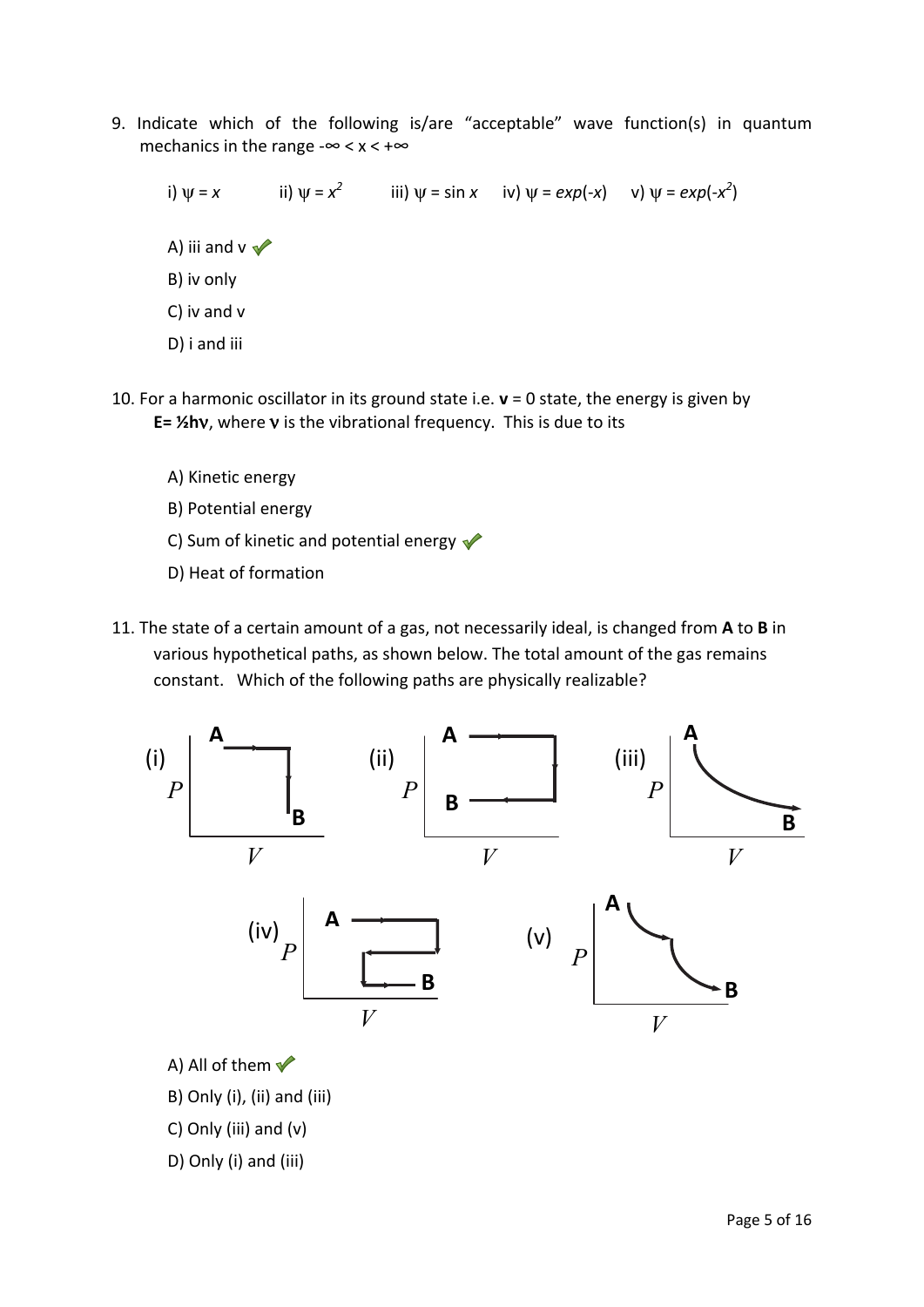12. Thiols are important molecular species present in cells and can mediate cell signaling processes. A procedure for detecting thiols has been recently reported based on the following reaction. Predict the structures of reaction products.



- 13. If the peak in the mass spectrum of  $C_2F_6$  at mass number 138 is 100 units tall, what will be the heights of the peaks at mass numbers 139 and 140. (Isotopic abundances:  $^{12}$ C, 98.89%;  $^{13}$ C, 1.11%;  $^{19}$ F, 100%)
	- A) 2.24 and 0.0126  $\sqrt{\ }$
	- B) 1.12 and 0.0126
	- C) 50 and 25
	- D) 2.24 and 0.025
- 14. According to the Nernst equation, the potential of an electrode changes by 59.2 mV whenever the ratio of the oxidized and the reduced species changes by a factor of 10 at 25 $\degree$ C. What would be the corresponding change in the electrode potential if the experiment is carried out at 30 °C?
	- A) 59.2 mV
	- B) 71.0 mV
	- C) 60.2 mV $\sqrt{ }$
	- D) None of the above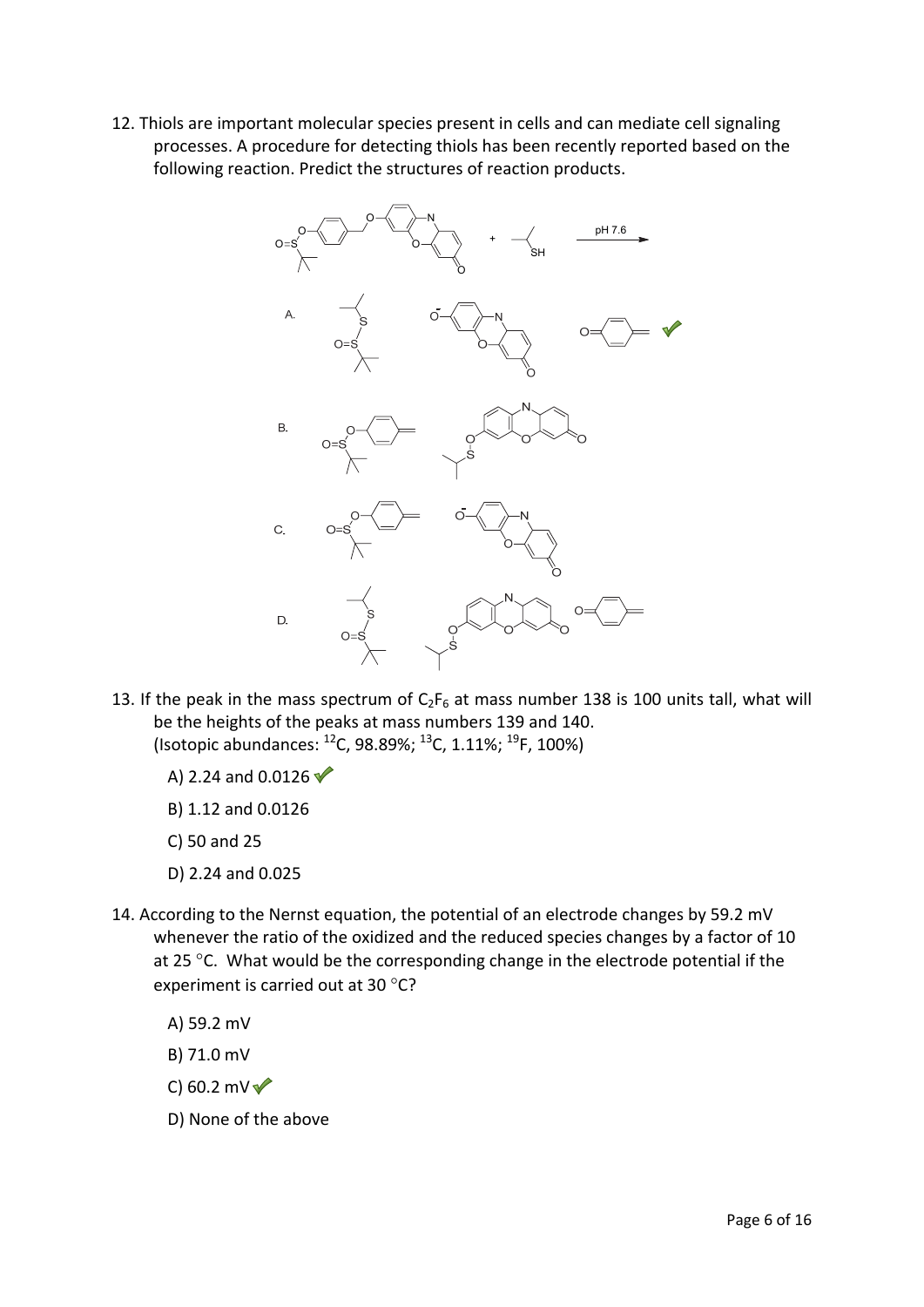15. Degenerate C-C coupling reactions are very important for synthesizing supramolecular organic structures. Name the reagents **X**, **Y** and **Z** that would be necessary to make the  $C_3$  symmetric product?







C)  
\n
$$
X = \begin{bmatrix} 10 & B & 0H \\ 0 & 14 & 0.01 \\ 0 & 0.01 & 0.01 \\ 0 & 0 & 0.01 & 0.01 \end{bmatrix}
$$

D)

- 16. What is the point group of  $Fe<sub>2</sub>(CO)<sub>9</sub>$ ?
	- $A)$   $C_{3h}$

B)  $D_{3h}$ 

C)  $C_{3v}$ 

 $D) D_{3d}$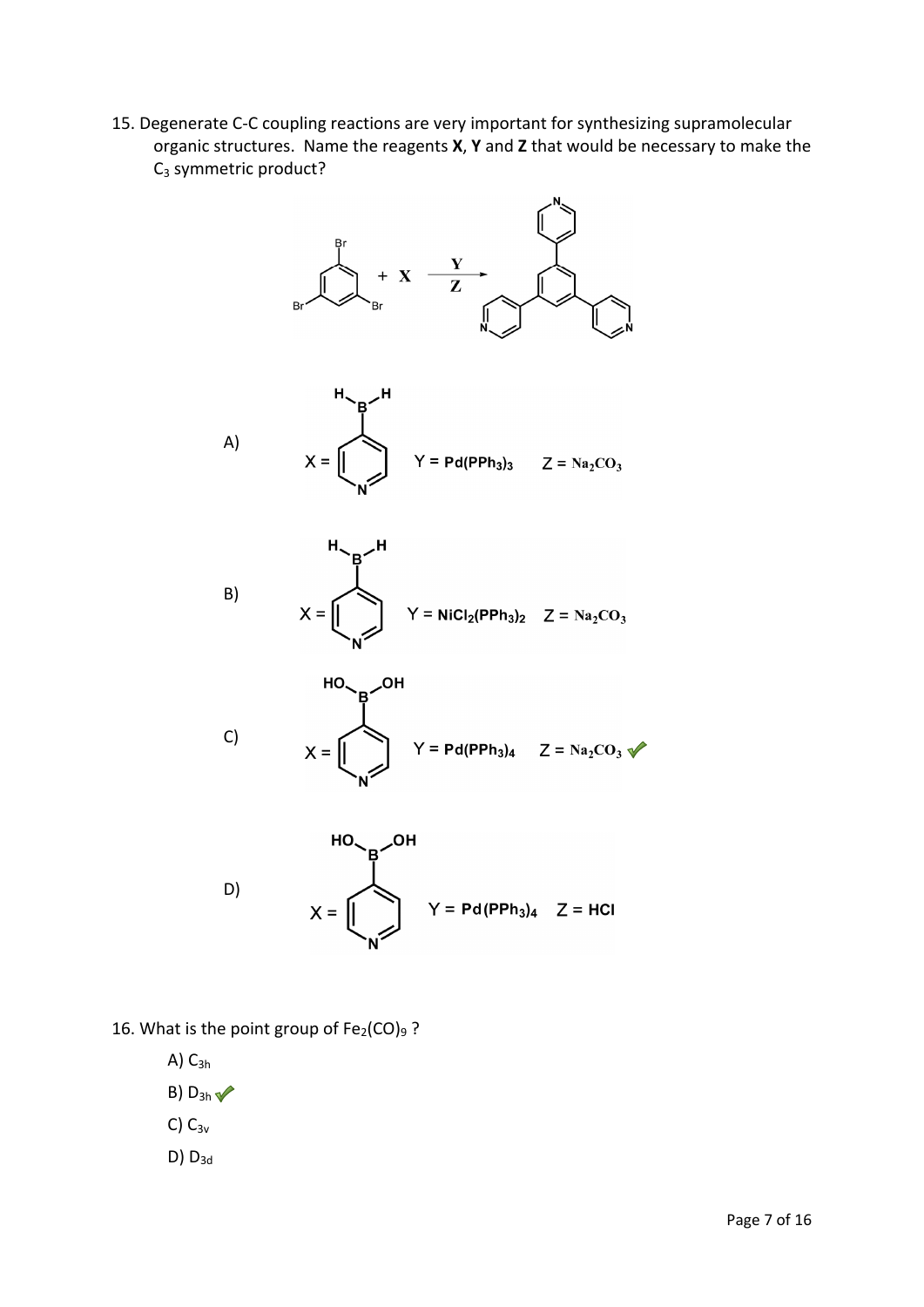17. Which of the following is the curve  $x = y^2$ .



- 18. For a particle undergoing quantum tunneling through a barrier, which of the following is NOT true:
	- A) The amplitude of particle wave function after passing the barrier decreases with an increase in tunneling distance
	- B) The probability of finding the particle after passing the barrier decreases with increase in tunneling barrier height
	- C) The energy of the particle after crossing the barrier decreases with increase in tunneling distance
	- D) The change in the phase of the particle wave function upon transmission is proportional to the tunneling distance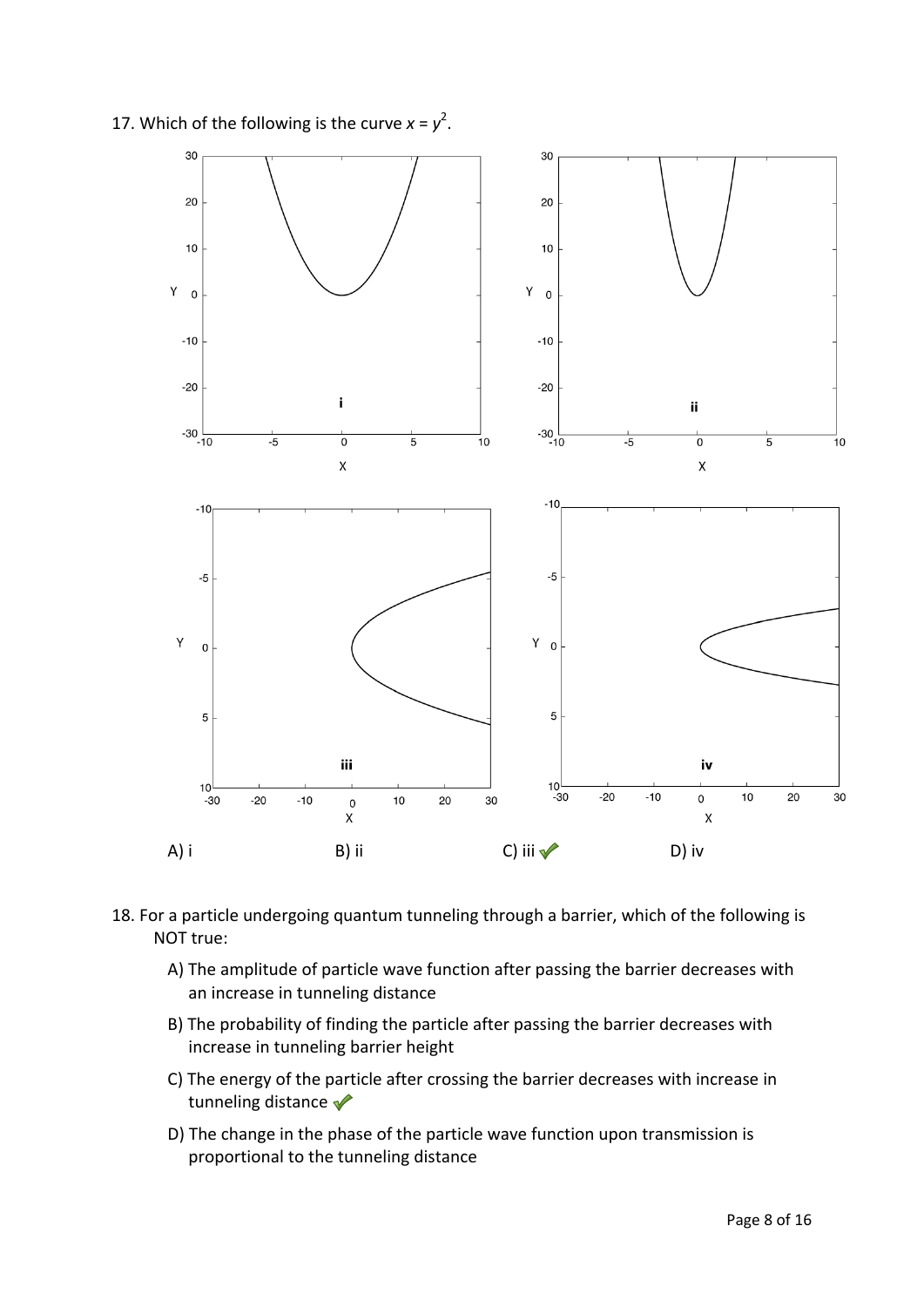19. A magnetic resonance spectrum, recorded using a radiation of frequency 100 MHz, is shown below. What can you say about the nature of this spectrum?



- 20. An electron can transfer from state D to state A with a rate  $k_{DA}$ . The intrinsic (in the absence of any charge transfer between states D and A) lifetimes of charge transfer states D and A are  $\tau_D$  and  $\tau_A$ , respectively. Assuming that initially the electron is in state D, under what conditions would  $k_{DA}$  be completely determined in terms of the overall rate at which the electron leaves the combined D+A system.
	- A)  $k_{DA} >> 1/\tau_D$  and  $k_{DA} >> 1/\tau_A$
	- B)  $k_{DA} >> 1/\tau_D$  and  $k_{DA} << 1/\tau_A$
	- C)  $k_{DA} \ll 1/\tau_D$  and  $k_{DA} \gg 1/\tau_A$
	- D)  $k_{DA} \ll 1/\tau_D$  and  $k_{DA} \ll 1/\tau_A$
- 21. A common characteristic of conducting polymers, such as polypyrrole and polythiophene, which make them conduct electricity is
	- A) The presence of stereogenic centers of the same configuration
	- B) A monodisperse distribution in molecular weight
	- C) Conjugation throughout the polymer chain
	-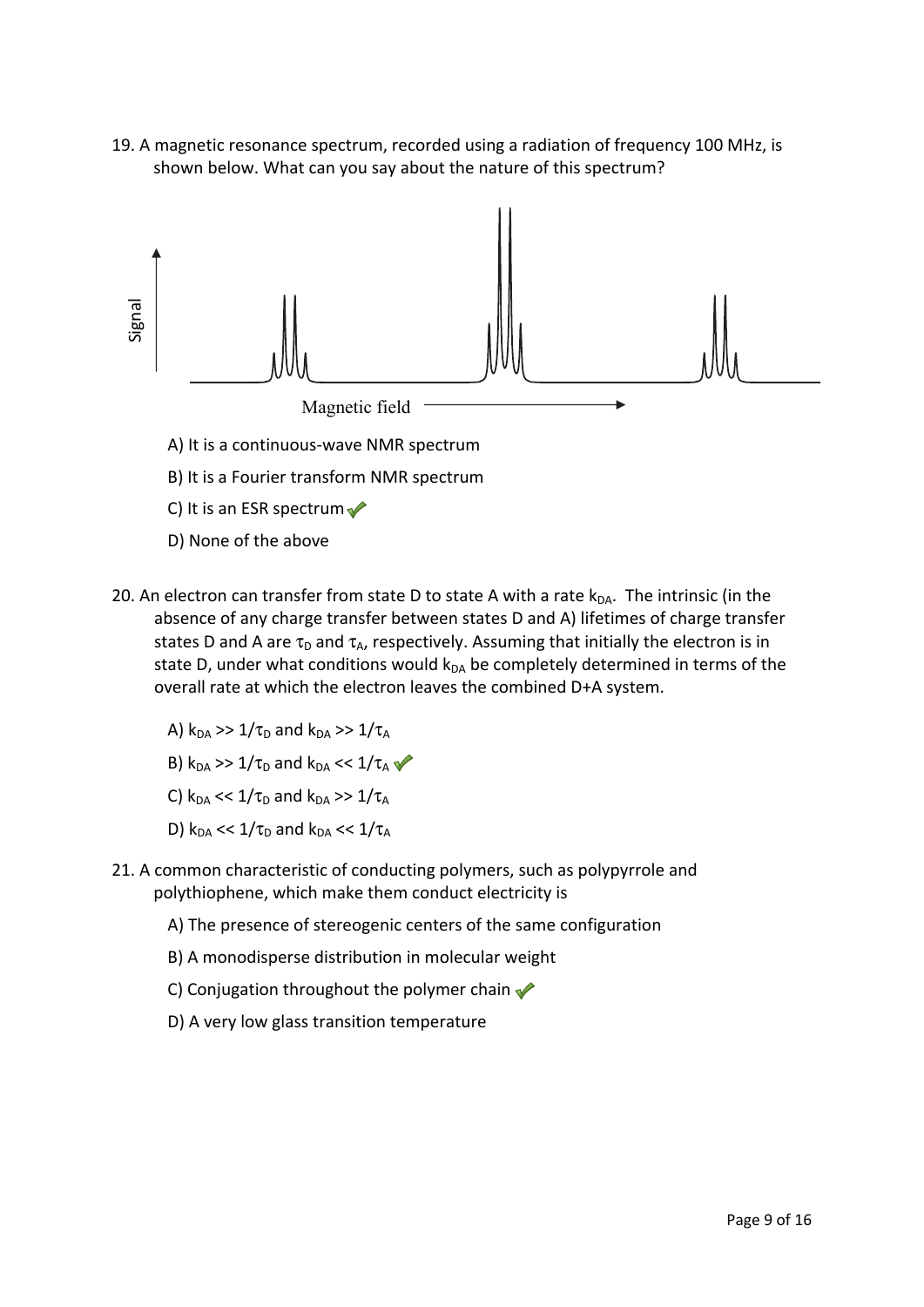

22. Which of the following plots represent(s) the Arrhenius rate equation,  $k = Ae^{-Ea/RT}$  with *A*  $= 3x10^7$  s<sup>-1</sup> and E<sub>a</sub> =  $3x10^4$  J/mol.

23. Which of the following monomers do you expect to find in a RNA molecule?



- 24. How many normal modes does the **CO2** molecule have? What if the **C** and the **O** atoms were constrained to move in one dimension?
	- A) 4 normal modes for free CO<sub>2</sub> and 4 for constrained CO<sub>2</sub>
	- B) 3 normal modes for free CO<sub>2</sub> and 2 for constrained CO<sub>2</sub>
	- C) 3 normal modes for free CO<sub>2</sub> and 3 for constrained CO<sub>2</sub>
	- D) 4 normal modes for free **CO**<sub>2</sub> and 2 for constrained **CO**<sub>2</sub> ↓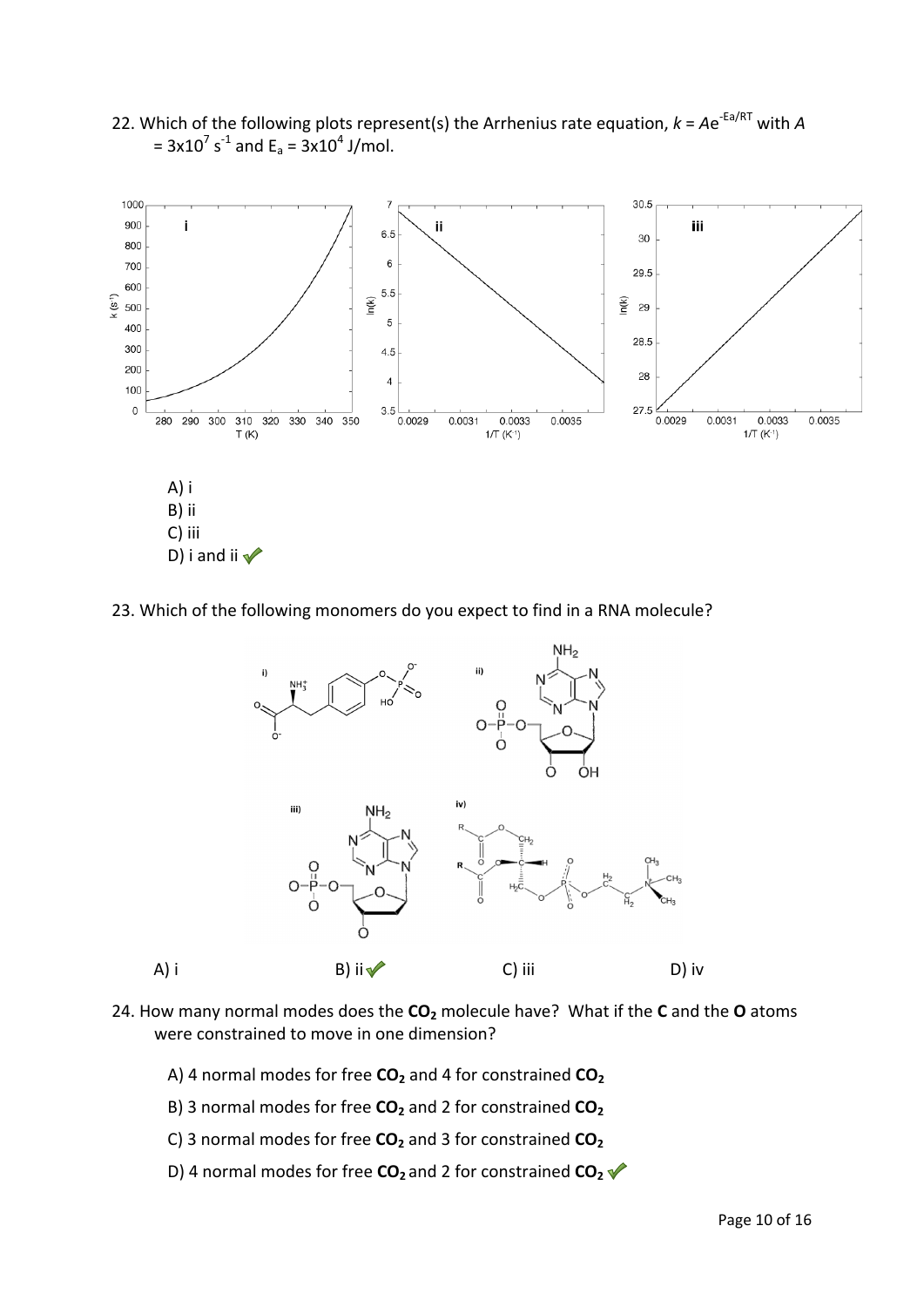- 25. Two containers *X* and *Y* have equal fixed number of particles. Container *X* is maintained at constant temperature while container *Y* is maintained at constant temperature and pressure. What statistical ensemble will you use to best describe the properties of particles in the two containers?
	- A) Canonical ensemble for both *X* and *Y*
	- B) Microcanonical ensemble for *X* and canonical for *Y*
	- C) Canonical ensemble for *X* and grand canonical ensemble for *Y*
	- D) Microcanonical ensemble for both *X* and *Y*
- 26. An aqueous solution contains 0.300 mole L<sup>-1</sup> of KH<sub>2</sub>PO<sub>4</sub> and 0.0150 mole L<sup>-1</sup> of K<sub>2</sub>HPO<sub>4</sub>. Which of the following statement(s) is/are true about this solution?
	- A) It can act as a buffer solution around  $pH \approx 7.0$
	- B) It can act as a buffer solution around pH = 12
	- C) Its pH will approximately equal to 6.9
	- D) Both A and  $C \blacktriangleright$
- 27. A catalyst:
	- A) Participates in the reaction  $\blacklozenge$
	- B) Does not affect a reaction energy path
	- C) Always decreases the rate for a reaction
	- D) Always increases the activation energy for a reaction
- 28. What would be the likely ratio of products **X** and **Y** for the following reaction on 2-methyl-cyclohexanone if we consider that torsional effects play a significant role in the reaction outcome?

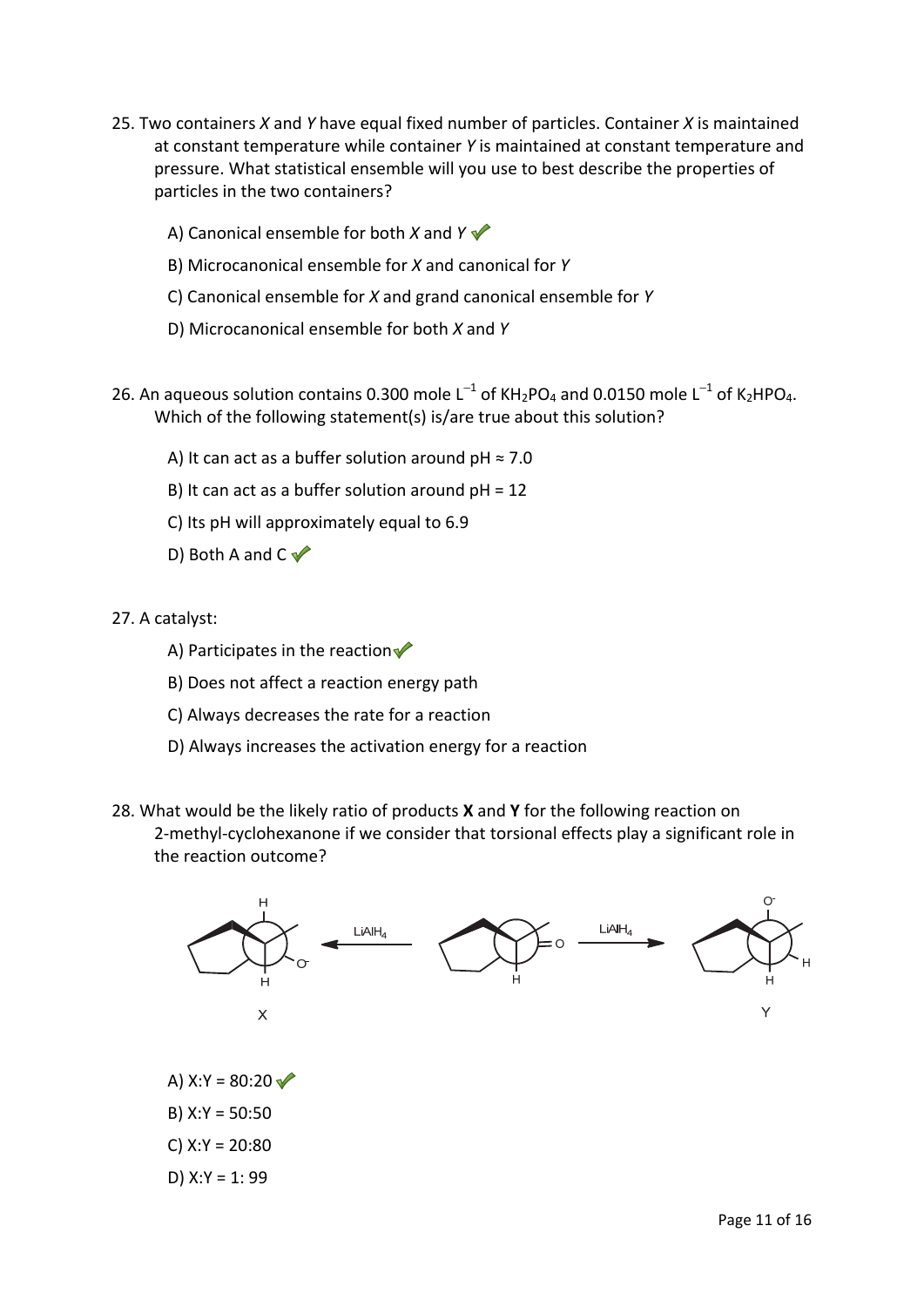29. A pure substance can exist in several different phases *A*, *B*, *C*, …. Its partial phase diagram is shown below.



Which of the following statements is correct about the above diagram?

- A) The diagram is correct in all respects
- B) The diagram is wrong as it has more than one triple point
- C) A phase diagram cannot have an island, such as *D*
- D) The point  $\gamma$  cannot be present in any phase diagram
- 30. Free water pKa is 15.7 at 25 $^{\circ}$ C. Based on the free water pKa benchmark, arrange the acidity of the "bound" water molecules in increasing order within the following metalaqua complexes: [Mn(H<sub>2</sub>O)<sub>6</sub>]<sup>2+</sup>, [Cu(H<sub>2</sub>O)<sub>5</sub>]<sup>2+</sup>, [Ca(H<sub>2</sub>O)<sub>8</sub>]<sup>2+</sup>, [Sr(H<sub>2</sub>O)<sub>8</sub>]<sup>2+</sup>
	- A)  $Ca^{2+}$  < Mn<sup>2+</sup> < Cu<sup>2+</sup> < Sn<sup>2+</sup>
	- B)  $\text{Mn}^{2+} < \text{Cu}^{2+} < \text{Sr}^{2+} < \text{Ca}^{2+}$
	- C)  $Sr^{2+} < Ca^{2+} < Mn^{2+} < Cu^{2+}$
	- D) All have same acidities
- 31. The number of peptide bonds in a protein consisting of a linear chain of 128 amino acids is
	- A) 127 $\sqrt{ }$
	- B) 128
	- C) 129
	- D) None of the above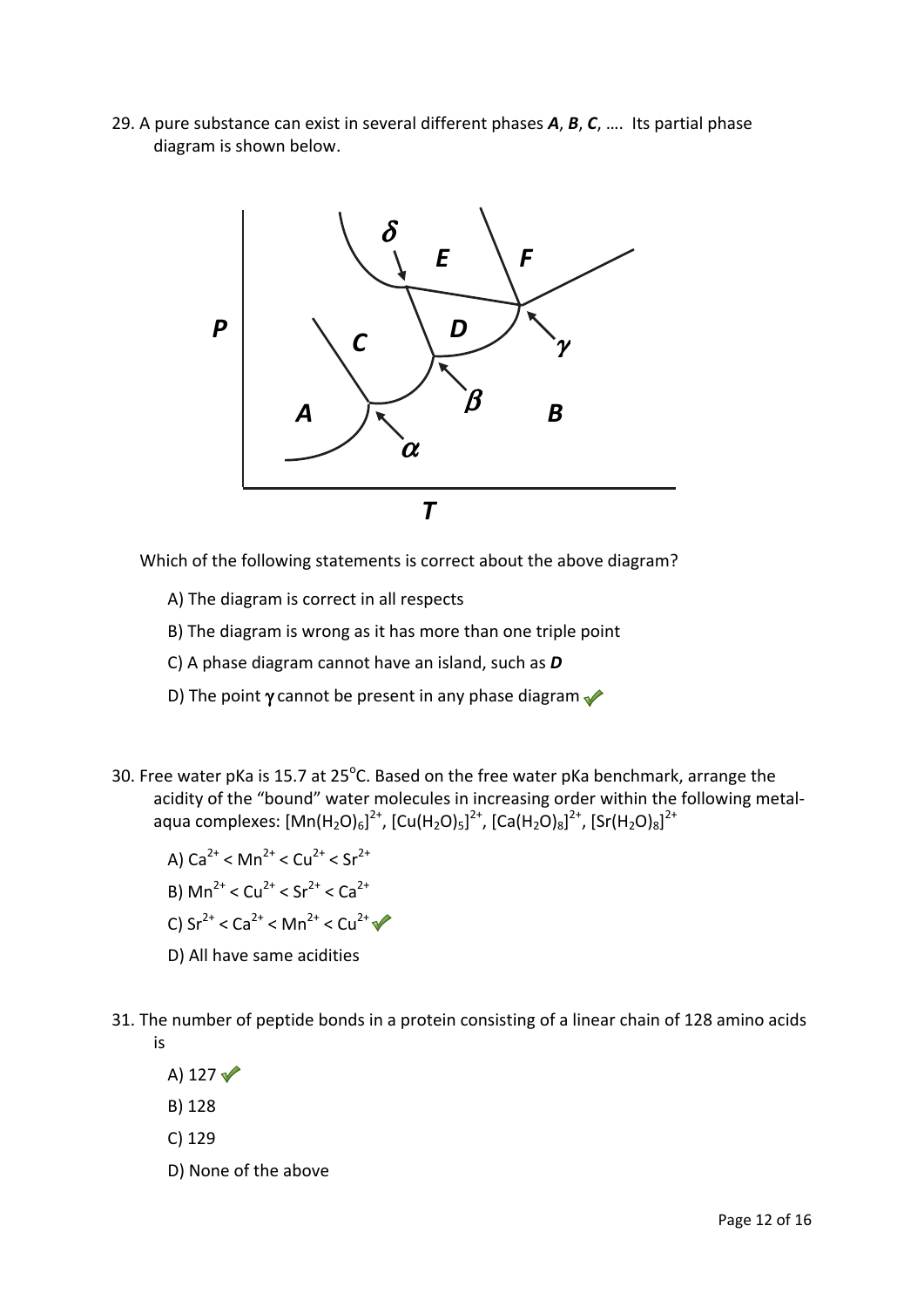- 32. Which of the following statement(s) is/are true?
	- i) The state function  $\Psi(x,t)$  is always equal to a function of time multiplied by a function of the coordinates
	- ii) If  $f_1$  and  $f_2$  are eigenfunctions of an operator B, then  $c_1f_1 + c_2f_2$  must always be an eigenfunction of B, where  $c_1$  and  $c_2$  are constants
	- iii) The operator  $L^2$  commutes with  $L_x + L_y$ 
		- A) i and ii
		- B) i and iii
		- C) ii and iii
		- D) Only iii √
- 33. The restriction enzyme *Alu1* recognizes four DNA base pairs and cuts right in the middle as shown below:

$$
\begin{array}{c}\n\downarrow \\
5' \text{ AGCT } 3' \\
3' \text{ TCGA } 5'\n\end{array}
$$

What fragments of DNA do you expect to recover from the reaction mixture if the following DNA sequence

> 5' CGACTAGCTACTGAGCTAAA 3' 3' GCTGATCGATGACTCGATTT 5'

is partially digested with *Alu1*. Partially digested means that the reaction is not allowed to proceed to completion, say only to 50%.

| i)                 | 5' CGACTAG 3'<br>3' GCTGATC 5'                           | and |                                      | 5' CTACTGAGCTAAA 3'<br>3' GATGACTCGATTT 5' |             |                            |  |
|--------------------|----------------------------------------------------------|-----|--------------------------------------|--------------------------------------------|-------------|----------------------------|--|
| ii)                | 5' CGACTAGCTACTGAG 3'                                    |     | and                                  |                                            | 5' CTAAA 3' |                            |  |
|                    | 3' GCTGATCGATGACTC 5'                                    |     |                                      |                                            | 3' GATTT 5' |                            |  |
| iii)               | 5' CGACTAG 3'<br>3' GCTGATC 5'                           |     | and 5' CTACTGAG 3'<br>3' GATGACTC 5' |                                            | and         | 5' CTAAA 3'<br>3' GATTT 5' |  |
| iv)                | 5' CGACTAGCTACTGAGCTAAA 3'<br>3' GCTGATCGATGACTCGATTT 5' |     |                                      |                                            |             |                            |  |
| A) Only i and ii   |                                                          |     |                                      |                                            |             |                            |  |
|                    | B) Only I and iii                                        |     |                                      |                                            |             |                            |  |
| C) Only iii and iv |                                                          |     |                                      |                                            |             |                            |  |
|                    | D) i, ii, iii and iv $\sqrt{\ }$                         |     |                                      |                                            |             |                            |  |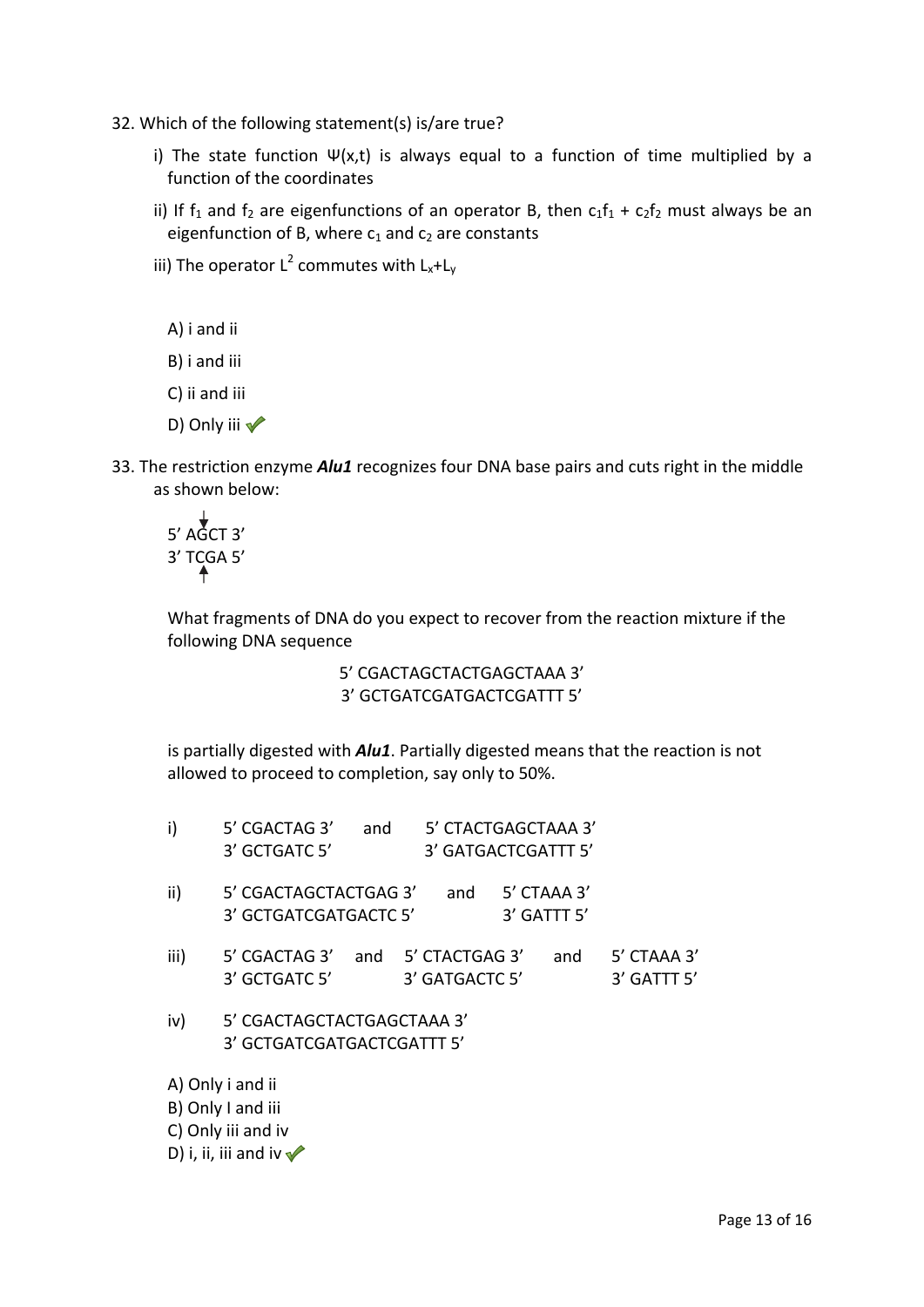- 34. Which of the following statements are true?
	- i) For a harmonic oscillator potential, the spacing between between adjacent energy levels remain constant with increasing the quantum number
	- ii) For a Morse oscillator potential, the spacing between adjacent energy levels increases with increasing the vibrational quantum number.
	- iii) Harmonic oscillators are be used to explain the bond dissociation
	- iv) Morse oscillators can be used to explain the vibration of molecules
		- A) i, ii and iii only
		- B) i and iv only  $\sqrt{\ }$
		- C) i, ii and iv only
		- D) i, ii, iii and iv
- 35. Molecular knots have been observed in DNA and proteins. Although synthetically challenging, a few purely organic molecular knots have also been reported in the literature. One such elusive knot is the trefoil knot. An organic trefoil knot was prepared by reacting two structurally distinct components **X** and **Y**. The reaction mixture contained four products as shown in the figure below:



Which spectra will afford distinguishable spectral features for (1) C and D? and (2) E and F?

- A) Circular Dichroism Spectra for C and D;  ${}^{1}$ H-NMR for E and F
- B)  ${}^{1}$ H-NMR and  ${}^{13}$ C-NMR Spectra for C and D; Circular Dichroism for E and F
	- C) Absorbance and Emission spectra for C and D; Circular Dichroism for E and F
	- D) Infra-Red Spectra for C and D; Circular Dichroism for E and F
- 36. The molar absorption coefficient of sea water in the visible region is 6.2 x  $10^{-5}$  M<sup>-1</sup>cm<sup>-1</sup>. What will be depth from the sea surface at which the intensity of light becomes onetenth of that at the surface?
	- A) 2.9 m $\sqrt{ }$
	- B) 0.9 m
	- C) 1.1 m
	- D) 8.0 m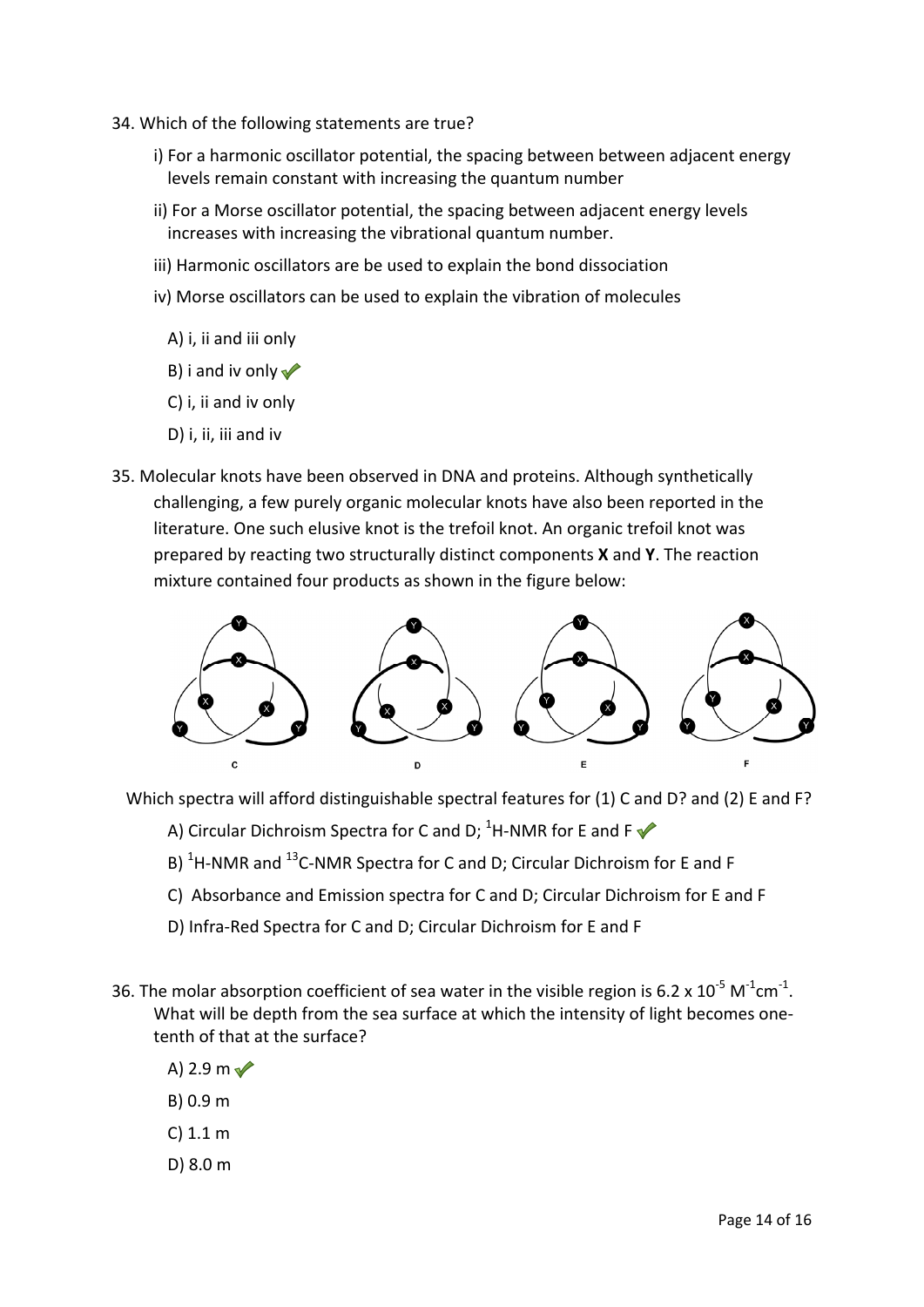37. The electronic absorption spectra of two species *A* and *B* are shown below.



 In a solution, these two species are dissolved, and they are moving freely. Using a tunable laser, when the solutuion is excited at ν*A*, a single fluorescence band is seen around frequency *F*1. When the laser frequency is changed to ν*B*, two fluorescence bands are seen around frequencies *F*1 and *F*2. Which of the following figures can qualitatively describe the correct relative positions of the frequencies ν*A*, ν*B*, *F*1 and *F*2? The continuous line shows absorption and the dashed line shows fluorescence emission spectra.